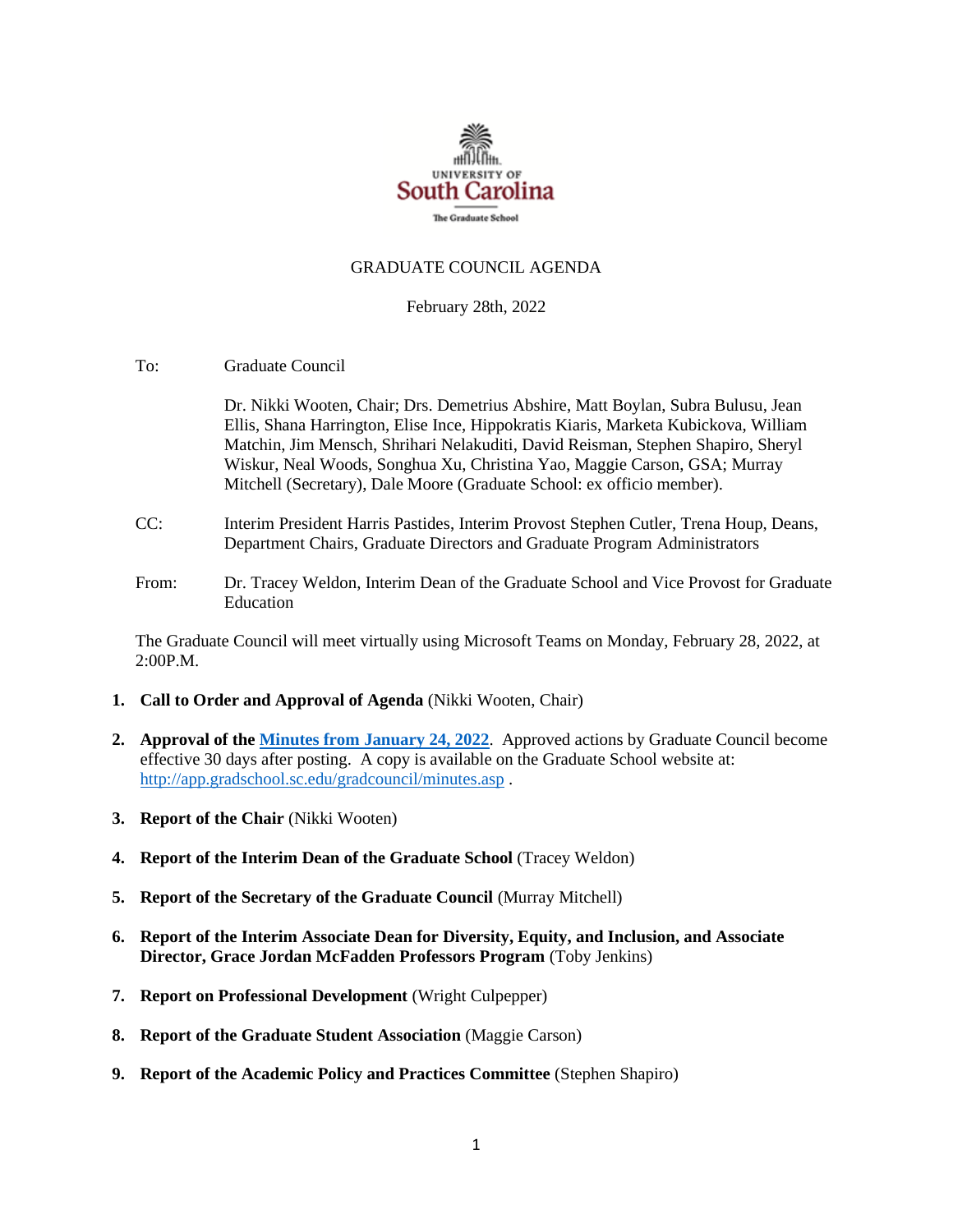### **10. Report of the 500/600 Level Courses** (Murray Mitchell)

This report is presented to Council for informational purposes only; no action is necessary.

### **500/600 Courses for February 2022 Grad Council**

(CCP = Course Change Proposal; NCP=New Course Proposal)

**EDML 598** (3) Internship A in the Middle School (CCP: Fall 2023) **EDML 599** (3) Internship B in the Middle School (CCP: Fall 2023) **HRTM 595** (3) Hospitality and Tourism Management Field Study (NCP: Summer 2022) **ITAL 500** (3) Machiavelli and Renaissance Florence (NCP: Summer 2022) **ITAL 502** (3) Cercasi Umore: Understanding Italy (NCP: Summer 2022). **ITAL 504** (3) The Italian Novella (NCP: Summer 2022)

#### **11. Associate Graduate Faculty Nominations** (Murray Mitchell)

| Name:<br>Program: | <b>Carmen Maye</b> (PhD)<br>School of Journalism and Mass Communications |
|-------------------|--------------------------------------------------------------------------|
| Term:             | Fall 2021 - Fall 2027                                                    |
| Name:             | <b>Rebecca Morton (PhD)</b>                                              |
| Program:          | College of Education (ITE)                                               |
| Term:             | Fall 2021 - Summer 2027                                                  |
| Name:             | <b>Colette Townsend-Chambers (DNP)</b>                                   |
| Program:          | College of Nursing                                                       |
| Term:             | Spring $2022 -$ Spring 2028                                              |
| Name:             | <b>Kate Bernheisel (DNP)</b>                                             |
| Program:          | College of Nursing                                                       |
| Term:             | Spring $2022 -$ Spring 2028                                              |
| Name:             | <b>Kayla Everhart (PhD)</b>                                              |
| Program:          | College of Nursing                                                       |
| Term:             | Spring $2022 -$ Spring $2028$                                            |
| Name:             | Laurie Gregor (DNP)                                                      |
| Program:          | College of Nursing                                                       |
| Term:             | Spring $2022 -$ Spring $2028$                                            |
| Name:             | <b>Nakita Barnes (DNP)</b>                                               |
| Program:          | College of Nursing                                                       |
| Term:             | Spring $2022 -$ Spring 2028                                              |
| Name:             | <b>Rachel Bush (DNP)</b>                                                 |
| Program:          | College of Nursing                                                       |
| Term:             | Spring $2022 -$ Spring $2028$                                            |
| Name:             | <b>Sevilla Bronson (PhD)</b>                                             |
| Program:          | College of Nursing                                                       |
| Term:             | Spring $2022 -$ Spring $2028$                                            |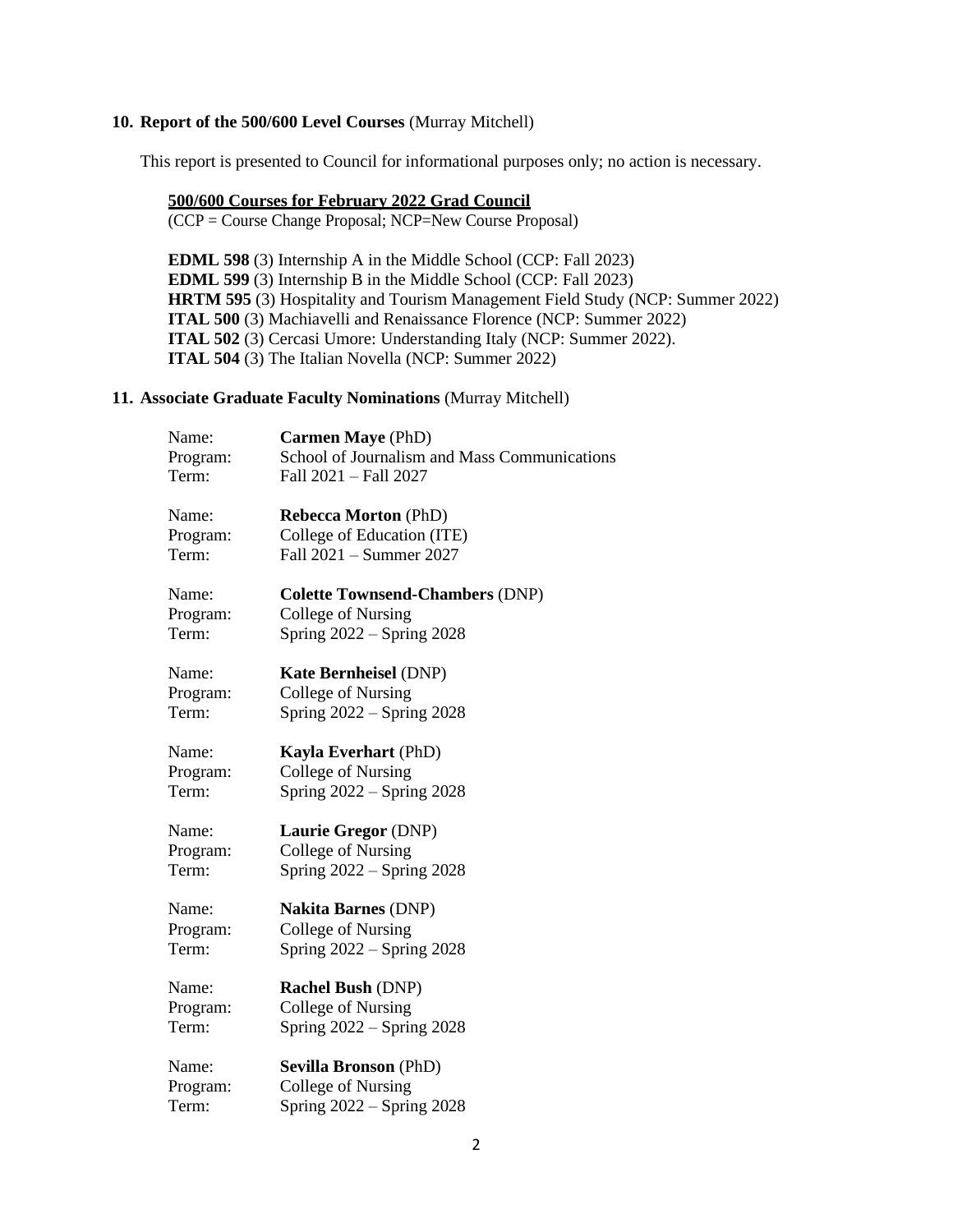# **12. Fellowships and Scholarships Committee** (Jean Ellis)

# **13. Report of Science, Math, and Related Professional Programs Committee** (Hippokratis Kiaris)

Below is a list of proposals reviewed by the Committee. Each curricular action can be viewed at this Public Agenda review site:

<https://sc.edu/programproposal/agenda/?id=113&code=GCO>

At this Public Agenda link, the individual proposals are not live-linked, but agenda items are listed in alphabetical order. To view the full proposals, GC members and Committee Chairs still need to go to the Committee Review site, and filter for "Committees", then for the "Committee" called "Added to Grad Council agenda."

- **BIOS 746** (1) Introduction to Complex Survey Data Analysis, Public Health, CCP: Fall 2023
- **HPEB 772** (3) Current Trends in Developing World Health, Public Health, CCP: Fall 2023

# **14. Report of the Humanities, Social Sciences, Education, and Related Professional Programs Committee** (Jim Mensch)

Below is a list of proposals reviewed by the Committee. Each curricular action can be viewed at this Public Agenda review site:

## <https://sc.edu/programproposal/agenda/?id=113&code=GCO>

At this Public Agenda link, the individual proposals are not live-linked, but agenda items are listed in alphabetical order. To view the full proposals, GC members and Committee Chairs still need to go to the Committee Review site, and filter for "Committees", then for the "Committee" called "Added to Grad Council agenda."

- **CRJU 704**, Organization and Management in Criminal Justice, Arts and Sciences, Delete an Existing Course: Fall 2023
- **CRJU 711** (3) Police Practices and Problems, Arts and Sciences, Change to Existing Course: Fall 2023
- **CRJU 712**, Police Administration and Management, Arts and Sciences, Delete an Existing Course: Fall 2023
- **CRJU 721** (3) Criminal Courts, Arts and Sciences, NCP: Summer 2022
- **CRJU 732**, Correctional Policy, Arts and Sciences, Delete an Existing Course: Fall 2023
- **CRJU 751** (3) Juvenile Justice, Arts and Sciences, Change to Existing Course: Fall 2023
- **CRJU 752**, Prevention and Treatment of Delinquency, Arts and Sciences, Delete an Existing Course: Fall 2023
- **CRJU 772** (3) Race, Crime, and Justice, Arts and Sciences, NCP: Summer 2022
- **CRJU 781** (3) Violence and Victims, Arts and Sciences, NCP: Summer 2022
- **CRJU 801** (3) Professional Development in Criminology and Criminal Justice, Arts and Sciences, NCP: Summer 2022
- **EDLP 735** (3) Introduction to Economics of Education, Education, NCP: Summer 2022

## **15. Report of the Grievances, Appeals and Petitions Committee** (Shana Harrington)